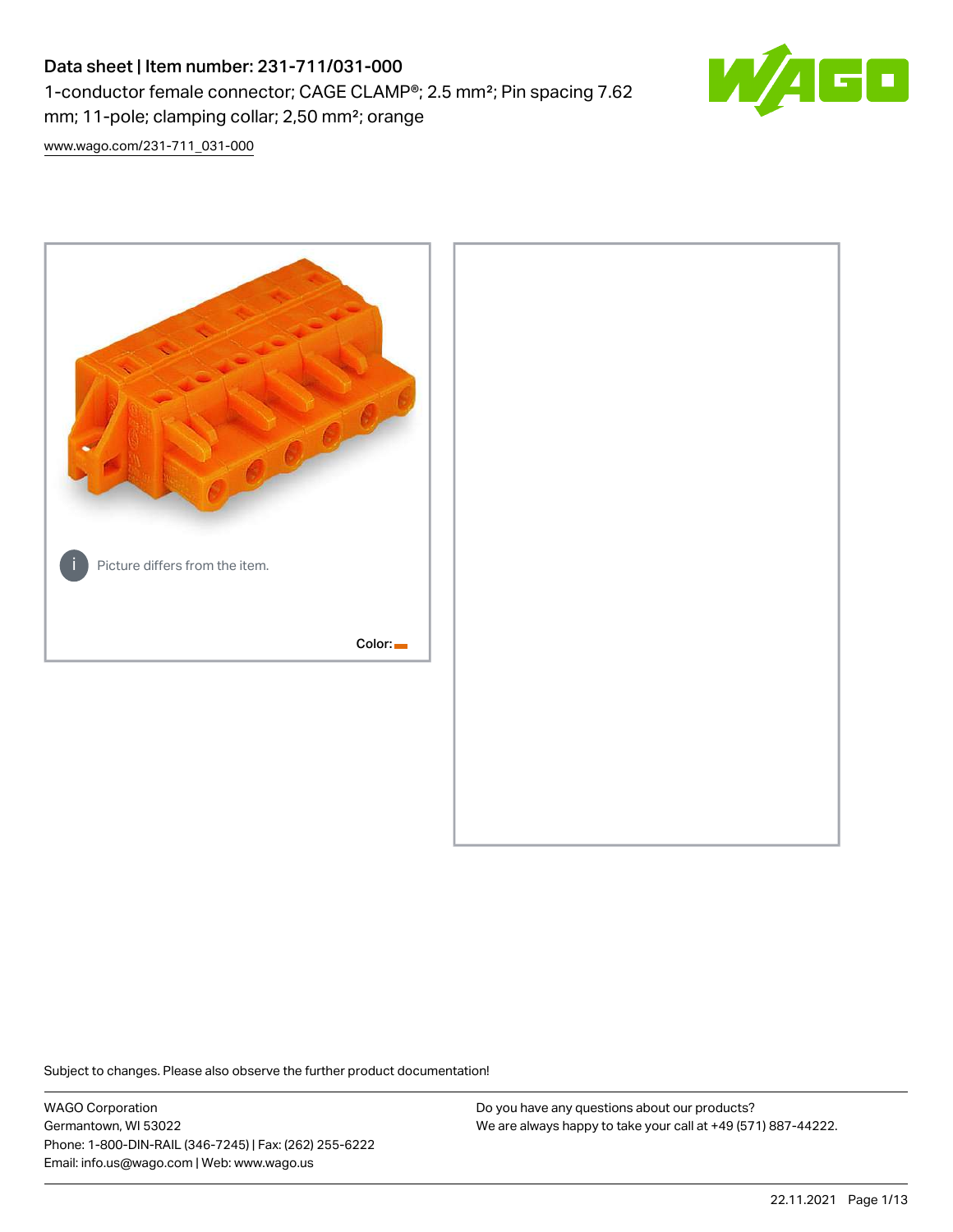



 $L =$  (pole no.  $-1$ ) x pin spacing  $+5.08$  mm

 $L_1 = L + 3$  mm

 $L_2 = L + 8.8$  mm

 $L_3 = L + 14.8$  mm

2- to 3-pole female connectors – one latch only

## Item description

■ Universal connection for all conductor types

Subject to changes. Please also observe the further product documentation!

WAGO Corporation Germantown, WI 53022 Phone: 1-800-DIN-RAIL (346-7245) | Fax: (262) 255-6222 Email: info.us@wago.com | Web: www.wago.us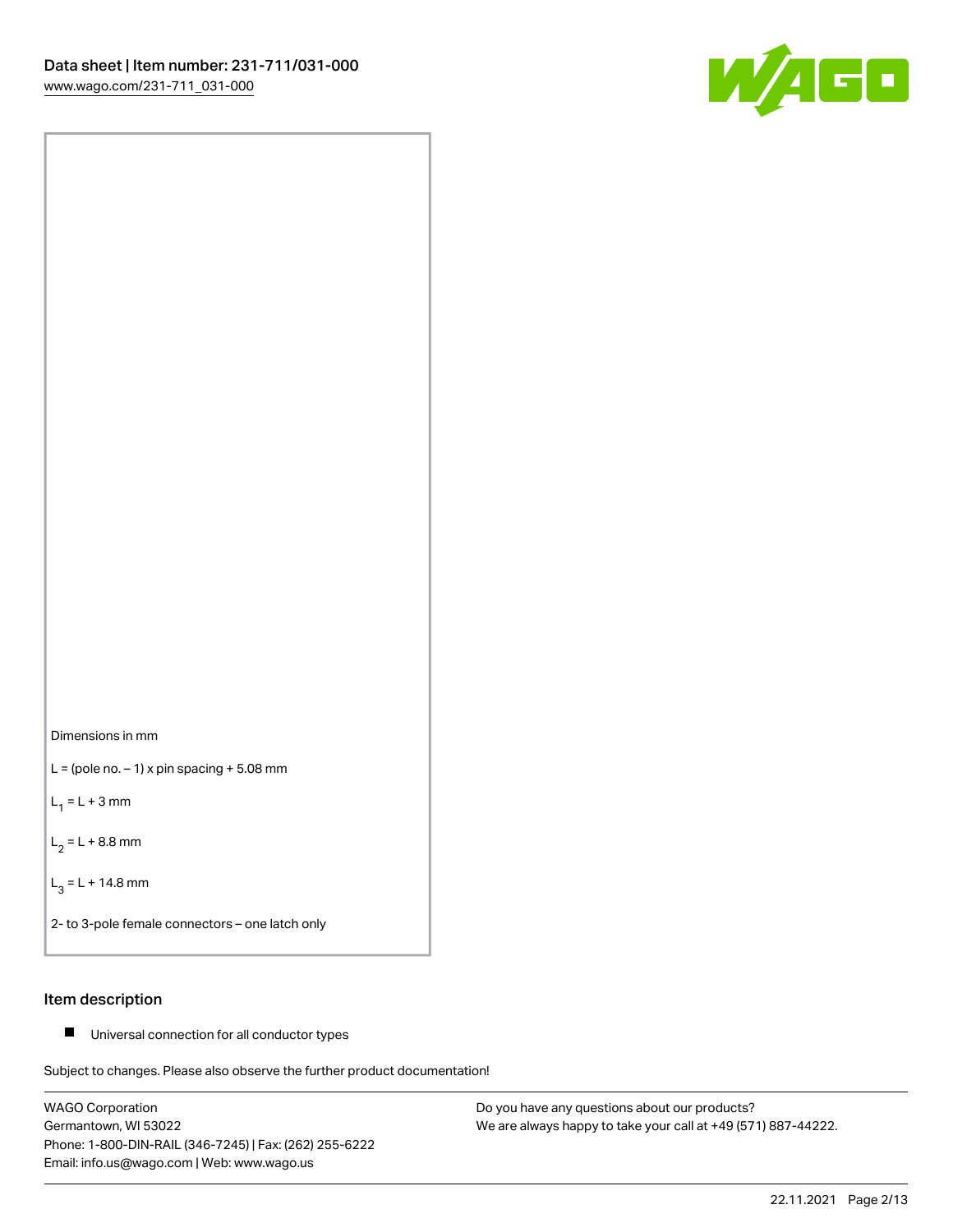

- $\blacksquare$ Easy cable pre-assembly and on-unit wiring via vertical and horizontal CAGE CLAMP<sup>®</sup> actuation
- $\blacksquare$ Integrated test ports
- $\blacksquare$ With coding fingers

# Data

| Safety information 1 | The MCS-MULTI CONNECTION SYSTEM includes connectors<br>without breaking capacity in accordance with DIN EN 61984. When<br>used as intended, these connectors must not be connected<br>/disconnected when live or under load. The circuit design should<br>ensure header pins, which can be touched, are not live when<br>unmated. |
|----------------------|-----------------------------------------------------------------------------------------------------------------------------------------------------------------------------------------------------------------------------------------------------------------------------------------------------------------------------------|
| Variants:            | Gold-plated or partially gold-plated contact surfaces<br>Other versions (or variants) can be requested from WAGO Sales or<br>configured at https://configurator.wago.com/                                                                                                                                                         |

# Electrical data

#### IEC Approvals

| Ratings per                 | IEC/EN 60664-1                                                        |
|-----------------------------|-----------------------------------------------------------------------|
| Rated voltage (III / 3)     | 500 V                                                                 |
| Rated surge voltage (III/3) | 6 <sub>k</sub> V                                                      |
| Rated voltage (III/2)       | 630 V                                                                 |
| Rated surge voltage (III/2) | 6 <sub>k</sub> V                                                      |
| Nominal voltage (II/2)      | 1000V                                                                 |
| Rated surge voltage (II/2)  | 6 <sub>k</sub> V                                                      |
| Rated current               | 16 A                                                                  |
| Legend (ratings)            | $(III / 2)$ $\triangle$ Overvoltage category III / Pollution degree 2 |

# UL Approvals

| Approvals per                  | UL 1059 |
|--------------------------------|---------|
| Rated voltage UL (Use Group B) | 300 V   |
| Rated current UL (Use Group B) | 15A     |
| Rated voltage UL (Use Group D) | 300 V   |
| Rated current UL (Use Group D) | 10 A    |

Subject to changes. Please also observe the further product documentation!

| <b>WAGO Corporation</b>                                | Do you have any questions about our products?                 |
|--------------------------------------------------------|---------------------------------------------------------------|
| Germantown, WI 53022                                   | We are always happy to take your call at +49 (571) 887-44222. |
| Phone: 1-800-DIN-RAIL (346-7245)   Fax: (262) 255-6222 |                                                               |
| Email: info.us@wago.com   Web: www.wago.us             |                                                               |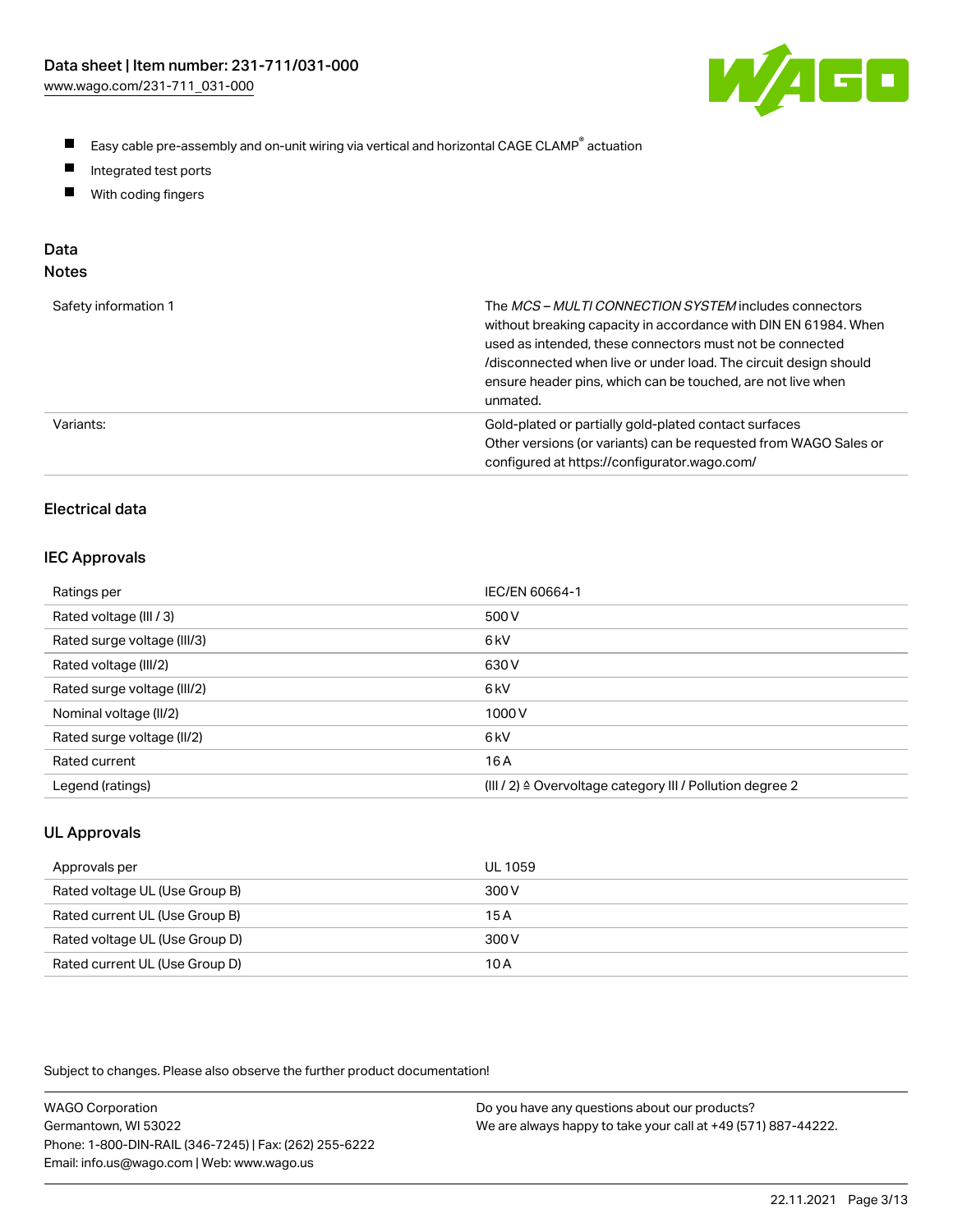

#### Ratings per UL

| Rated voltage UL 1977 | 600 V |
|-----------------------|-------|
| Rated current UL 1977 | 1 E   |

#### CSA Approvals

| Approvals per                   | CSA   |
|---------------------------------|-------|
| Rated voltage CSA (Use Group B) | 300 V |
| Rated current CSA (Use Group B) | 15 A  |
| Rated voltage CSA (Use Group D) | 300 V |
| Rated current CSA (Use Group D) | 10 A  |

#### Connection data

| Total number of connection points |  |
|-----------------------------------|--|
| Total number of potentials        |  |
| Number of connection types        |  |
| Number of levels                  |  |

#### Connection 1

| Connection technology                             | CAGE CLAMP <sup>®</sup>                |
|---------------------------------------------------|----------------------------------------|
| Actuation type                                    | Operating tool                         |
| Solid conductor                                   | $0.082.5$ mm <sup>2</sup> / 28  12 AWG |
| Fine-stranded conductor                           | $0.082.5$ mm <sup>2</sup> / 28  12 AWG |
| Fine-stranded conductor; with insulated ferrule   | $0.251.5$ mm <sup>2</sup>              |
| Fine-stranded conductor; with uninsulated ferrule | $0.252.5$ mm <sup>2</sup>              |
| Strip length                                      | 89 mm / 0.31  0.35 inch                |
| Number of poles                                   | 11                                     |
| Conductor entry direction to mating direction     | 0°                                     |

## Physical data

| Pin spacing | 7.62 mm / 0.3 inch    |
|-------------|-----------------------|
| Width       | 96.08 mm / 3.783 inch |
| Height      | 14.3 mm / 0.563 inch  |
| Depth       | 26.45 mm / 1.041 inch |

Subject to changes. Please also observe the further product documentation!

WAGO Corporation Germantown, WI 53022 Phone: 1-800-DIN-RAIL (346-7245) | Fax: (262) 255-6222 Email: info.us@wago.com | Web: www.wago.us Do you have any questions about our products? We are always happy to take your call at +49 (571) 887-44222.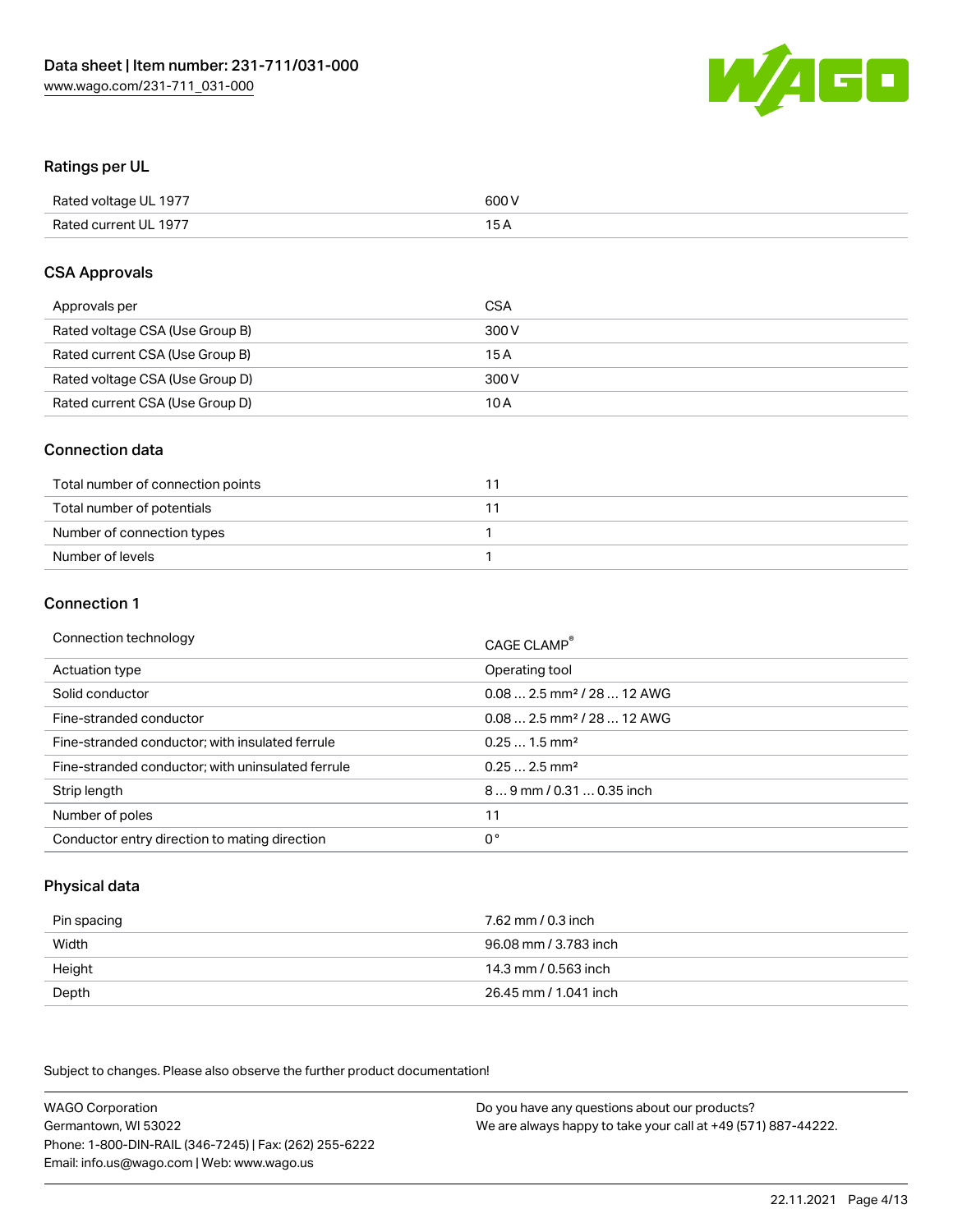

#### Mechanical data

| Mounting type | Mounting flange       |
|---------------|-----------------------|
| Mounting type | Feed-through mounting |
|               | Panel mounting        |

#### Plug-in connection

| Contact type (pluggable connector) | Female connector/socket |
|------------------------------------|-------------------------|
| Connector (connection type)        | for conductor           |
| Mismating protection               | No                      |
| Locking of plug-in connection      | Without                 |

## Material data

| Color                       | orange                            |
|-----------------------------|-----------------------------------|
| Material group              |                                   |
| Insulation material         | Polyamide (PA66)                  |
| Flammability class per UL94 | V <sub>0</sub>                    |
| Clamping spring material    | Chrome nickel spring steel (CrNi) |
| Contact material            | Copper alloy                      |
| Contact plating             | tin-plated                        |
| Fire load                   | $0.403$ MJ                        |
| Weight                      | 23.9g                             |
|                             |                                   |

## Environmental requirements

| Limit temperature range<br>. | . +85 °C<br>-60 … |  |
|------------------------------|-------------------|--|
|------------------------------|-------------------|--|

# Commercial data

| Product Group         | 3 (Multi Conn. System) |
|-----------------------|------------------------|
| PU (SPU)              | 10 Stück               |
| Packaging type        | box                    |
| Country of origin     | <b>DE</b>              |
| <b>GTIN</b>           | 4044918376839          |
| Customs tariff number | 8536694040             |

## Approvals / Certificates

#### Country specific Approvals

Subject to changes. Please also observe the further product documentation!

| <b>WAGO Corporation</b>                                | Do you have any questions about our products?                 |
|--------------------------------------------------------|---------------------------------------------------------------|
| Germantown, WI 53022                                   | We are always happy to take your call at +49 (571) 887-44222. |
| Phone: 1-800-DIN-RAIL (346-7245)   Fax: (262) 255-6222 |                                                               |
| Email: info.us@wago.com   Web: www.wago.us             |                                                               |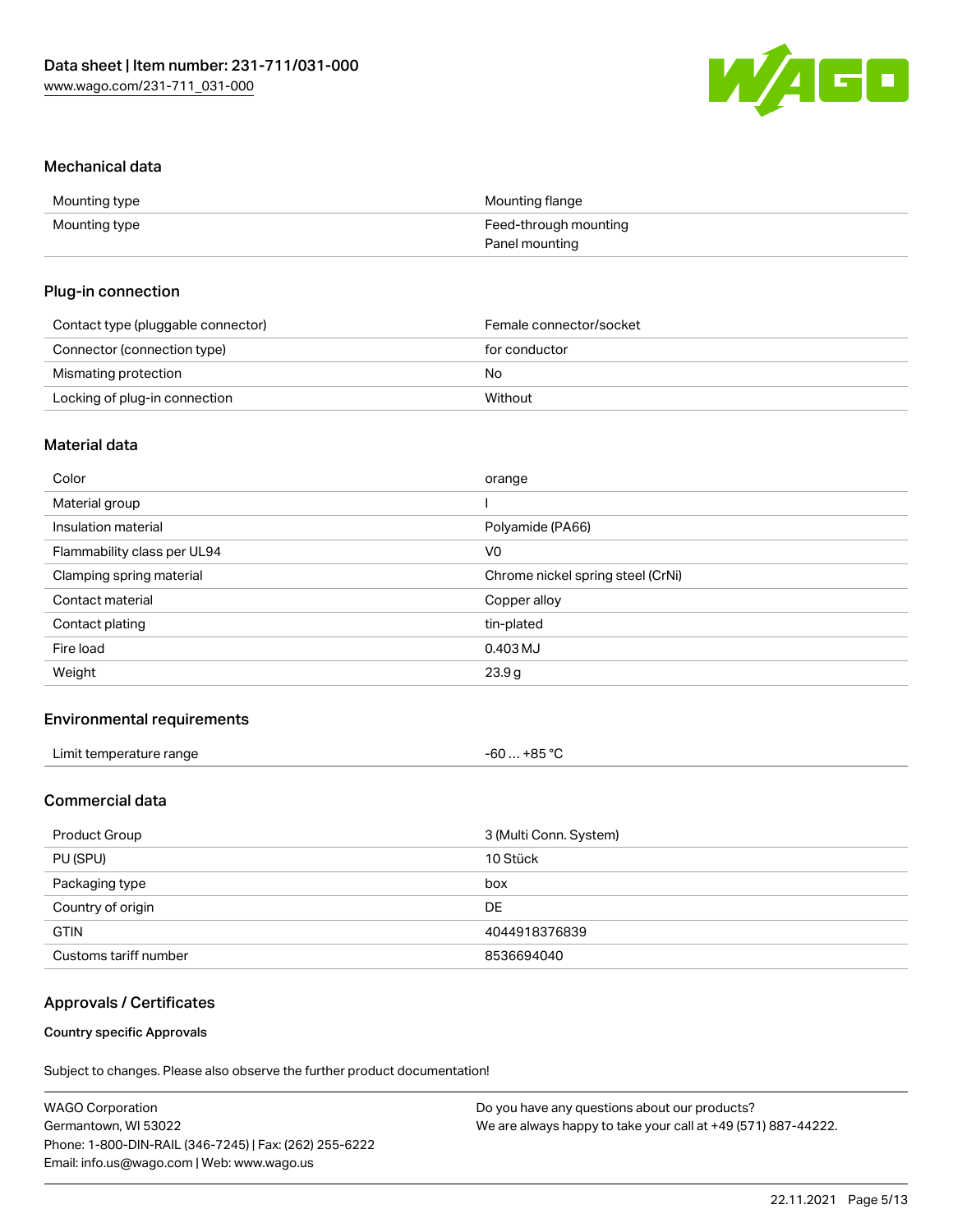

| Logo | Approval                               | Additional Approval Text | Certificate<br>name |
|------|----------------------------------------|--------------------------|---------------------|
|      | CВ<br>DEKRA Certification B.V.         | IEC 61984                | NL-39756            |
|      | <b>CSA</b><br>DEKRA Certification B.V. | C <sub>22.2</sub>        | 1466354             |

#### Ship Approvals

|                          |                             |                                 | Certificate |
|--------------------------|-----------------------------|---------------------------------|-------------|
| Logo                     | Approval                    | <b>Additional Approval Text</b> | name        |
| ABS.                     | <b>ABS</b>                  | $\overline{\phantom{0}}$        | $19-$       |
|                          | American Bureau of Shipping |                                 | HG1869876-  |
|                          |                             |                                 | <b>PDA</b>  |
|                          |                             |                                 |             |
|                          | BV                          | <b>IEC 60998</b>                | 11915/D0    |
|                          | Bureau Veritas S.A.         |                                 | BV          |
|                          |                             |                                 |             |
| <b>BUREAU</b><br>VERITAS |                             |                                 |             |

#### UL-Approvals

| Logo   | Approval                                    | <b>Additional Approval Text</b> | Certificate<br>name |
|--------|---------------------------------------------|---------------------------------|---------------------|
| Я      | <b>UR</b><br>Underwriters Laboratories Inc. | <b>UL 1977</b>                  | E45171              |
| 8<br>N | <b>UR</b><br>Underwriters Laboratories Inc. | <b>UL 1059</b>                  | E45172              |

# **Counterpart**

| <b>CALLADOR</b> | Item no.731-641<br>1-conductor male connector; CAGE CLAMP®; 2.5 mm <sup>2</sup> ; Pin spacing 7.62 mm; 11-pole; 2,50 mm <sup>2</sup> ;<br>orange | www.wago.com/731-641             |
|-----------------|--------------------------------------------------------------------------------------------------------------------------------------------------|----------------------------------|
|                 | Item no.231-741/001-000<br>THT male header; 1.0 x 1.0 mm solder pin; straight; Pin spacing 7.62 mm; 11-pole; orange                              | www.wago.com/231-741/001-<br>000 |

Subject to changes. Please also observe the further product documentation!

| WAGO Corporation                                       | Do you have any questions about our products?                 |
|--------------------------------------------------------|---------------------------------------------------------------|
| Germantown, WI 53022                                   | We are always happy to take your call at +49 (571) 887-44222. |
| Phone: 1-800-DIN-RAIL (346-7245)   Fax: (262) 255-6222 |                                                               |
| Email: info.us@wago.com   Web: www.wago.us             |                                                               |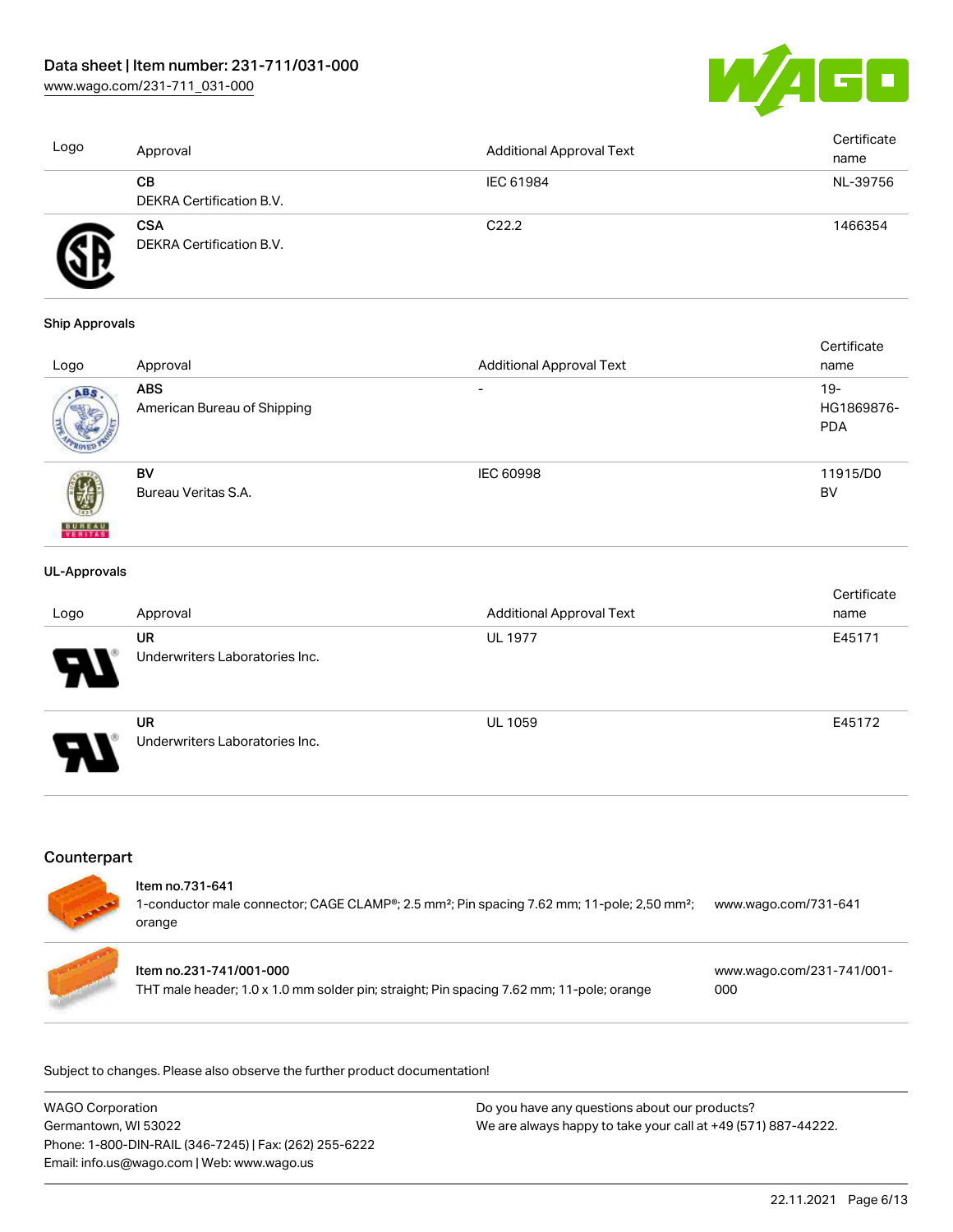



#### Item no.231-941/001-000

THT male header; 1.0 x 1.0 mm solder pin; angled; Pin spacing 7.62 mm; 11-pole; orange

[www.wago.com/231-941/001-](https://www.wago.com/231-941/001-000) [000](https://www.wago.com/231-941/001-000)

#### Optional accessories

| Mounting                   |                                                                                                         |                      |
|----------------------------|---------------------------------------------------------------------------------------------------------|----------------------|
| Mounting accessories       |                                                                                                         |                      |
|                            | Item no.: 209-147                                                                                       |                      |
|                            | Self-tapping screw                                                                                      | www.wago.com/209-147 |
|                            | Item no.: 231-194                                                                                       |                      |
|                            | Self-tapping screw; B 2.2x13, fixing hole 1.8 mm Ø                                                      | www.wago.com/231-194 |
|                            | Item no.: 231-195                                                                                       | www.wago.com/231-195 |
|                            | Screw with nut; M2x12; for fixing element                                                               |                      |
|                            | Item no.: 231-295                                                                                       | www.wago.com/231-295 |
|                            | Screw with nut                                                                                          |                      |
| <b>Testing accessories</b> |                                                                                                         |                      |
| Testing accessories        |                                                                                                         |                      |
|                            |                                                                                                         |                      |
|                            | Item no.: 210-136                                                                                       | www.wago.com/210-136 |
|                            | Test plug; 2 mm Ø; with 500 mm cable                                                                    |                      |
|                            | Item no.: 231-662                                                                                       |                      |
|                            | Test plugs for female connectors; for 7.5 mm and 7.62 mm pin spacing; 2,50 mm <sup>2</sup> ; light gray | www.wago.com/231-662 |
| <b>Tools</b>               |                                                                                                         |                      |
| Operating tool             |                                                                                                         |                      |
|                            | Item no.: 231-159                                                                                       |                      |
|                            | Operating tool; natural                                                                                 | www.wago.com/231-159 |
|                            | Item no.: 231-231                                                                                       |                      |
|                            | Combination operating tool; red                                                                         | www.wago.com/231-231 |
|                            | Item no.: 210-657                                                                                       |                      |
|                            | Operating tool; Blade: 3.5 x 0.5 mm; with a partially insulated shaft; short; multicoloured             | www.wago.com/210-657 |
|                            | Item no.: 210-720                                                                                       |                      |
|                            | Operating tool; Blade: 3.5 x 0.5 mm; with a partially insulated shaft; multicoloured                    | www.wago.com/210-720 |
|                            | Item no.: 231-131                                                                                       |                      |
|                            | Operating tool; made of insulating material; 1-way; loose; white                                        | www.wago.com/231-131 |
|                            |                                                                                                         |                      |

Subject to changes. Please also observe the further product documentation!

WAGO Corporation Germantown, WI 53022 Phone: 1-800-DIN-RAIL (346-7245) | Fax: (262) 255-6222 Email: info.us@wago.com | Web: www.wago.us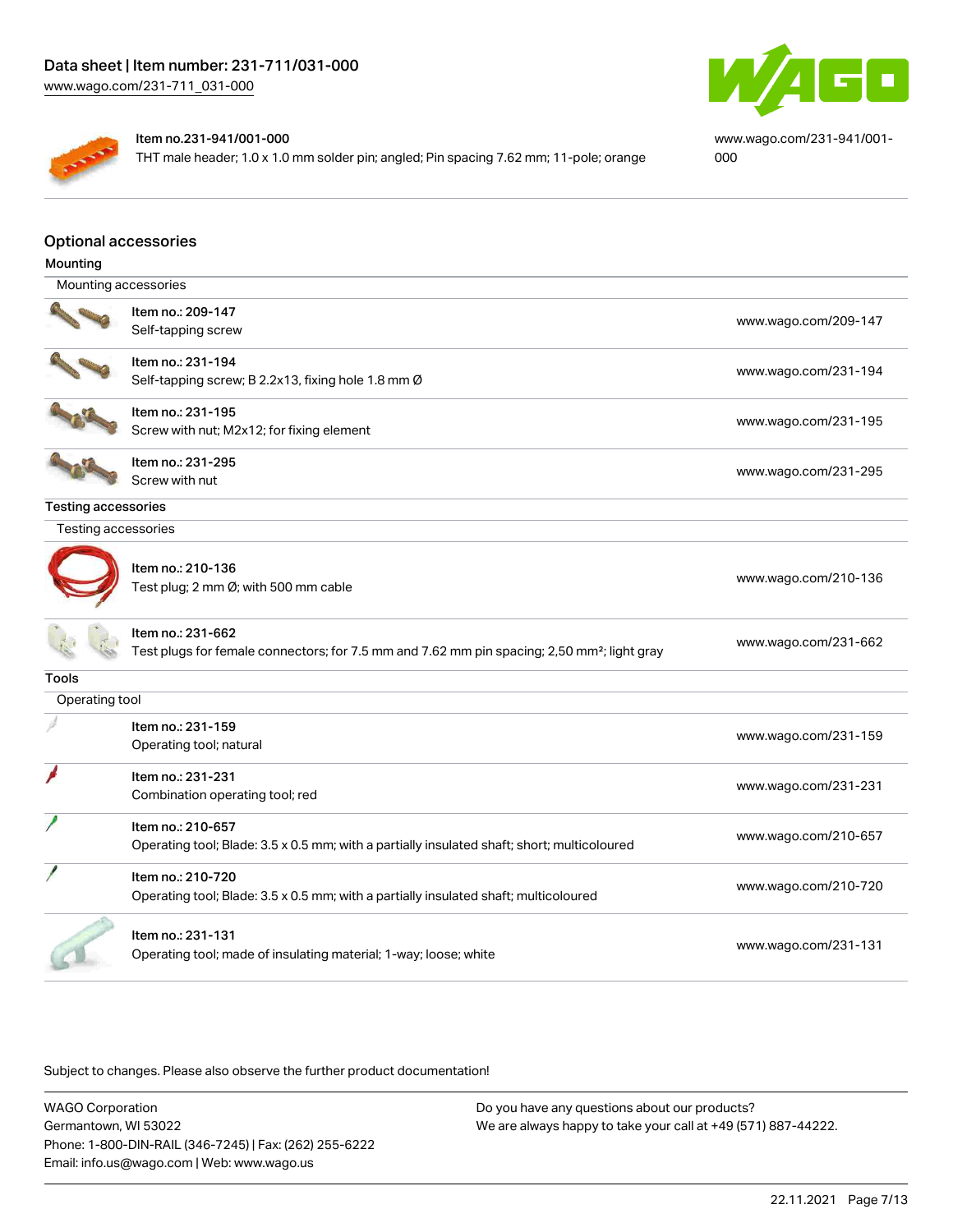

Item no.: 231-291 Operating tool; made of insulating material; 1-way; loose; red

#### Insulations stops

Insulation stop



Item no.: 231-673 Insulation stop; 0.08-0.2 mm<sup>2</sup> / 0.2 mm<sup>2</sup> "s"; white [www.wago.com/231-673](http://www.wago.com/231-673) www.wago.com/231-673



Item no.: 231-674 Insulation stop; 0.25 - 0.5 mm²; light gray [www.wago.com/231-674](http://www.wago.com/231-674) www.wago.com/231-674



Item no.: 231-675 Insulation stop; 0.75 - 1 mm²; dark gray [www.wago.com/231-675](http://www.wago.com/231-675)<br>Insulation stop; 0.75 - 1 mm²; dark gray

## **Cover**



Item no.: 231-669 Lockout caps; for covering unused clamping units; orange [www.wago.com/231-669](http://www.wago.com/231-669)

Ferrules Ferrule Item no.: 216-101 Ferrule; Sleeve for 0.5 mm² / AWG 22; uninsulated; electro-tin plated; silver-colored [www.wago.com/216-101](http://www.wago.com/216-101) Item no.: 216-104 Ferrule; Sleeve for 1.5 mm² / AWG 16; uninsulated; electro-tin plated; silver-colored [www.wago.com/216-104](http://www.wago.com/216-104) E Item no.: 216-106 Ferrule; Sleeve for 2.5 mm² / AWG 14; uninsulated; electro-tin plated; silver-colored [www.wago.com/216-106](http://www.wago.com/216-106)  $\frac{1}{2}$ Item no.: 216-102 Ferrule; Sleeve for 0.75 mm² / AWG 20; uninsulated; electro-tin plated; silver-colored [www.wago.com/216-102](http://www.wago.com/216-102) Item no.: 216-103 Ferrule; Sleeve for 1 mm² / AWG 18; uninsulated; electro-tin plated [www.wago.com/216-103](http://www.wago.com/216-103) Item no.: 216-123 Ferrule; Sleeve for 1 mm² / AWG 18; uninsulated; electro-tin plated; silver-colored [www.wago.com/216-123](http://www.wago.com/216-123) Item no.: 216-122 Ferrule; Sleeve for 0.75 mm² / AWG 20; uninsulated; electro-tin plated; silver-colored [www.wago.com/216-122](http://www.wago.com/216-122) Item no.: 216-124 Ferrule; Sleeve for 1.5 mm<sup>2</sup> / AWG 16; uninsulated; electro-tin plated [www.wago.com/216-124](http://www.wago.com/216-124) Item no.: 216-142

Subject to changes. Please also observe the further product documentation!

WAGO Corporation Germantown, WI 53022 Phone: 1-800-DIN-RAIL (346-7245) | Fax: (262) 255-6222 Email: info.us@wago.com | Web: www.wago.us

Do you have any questions about our products? We are always happy to take your call at +49 (571) 887-44222.



[www.wago.com/231-291](http://www.wago.com/231-291)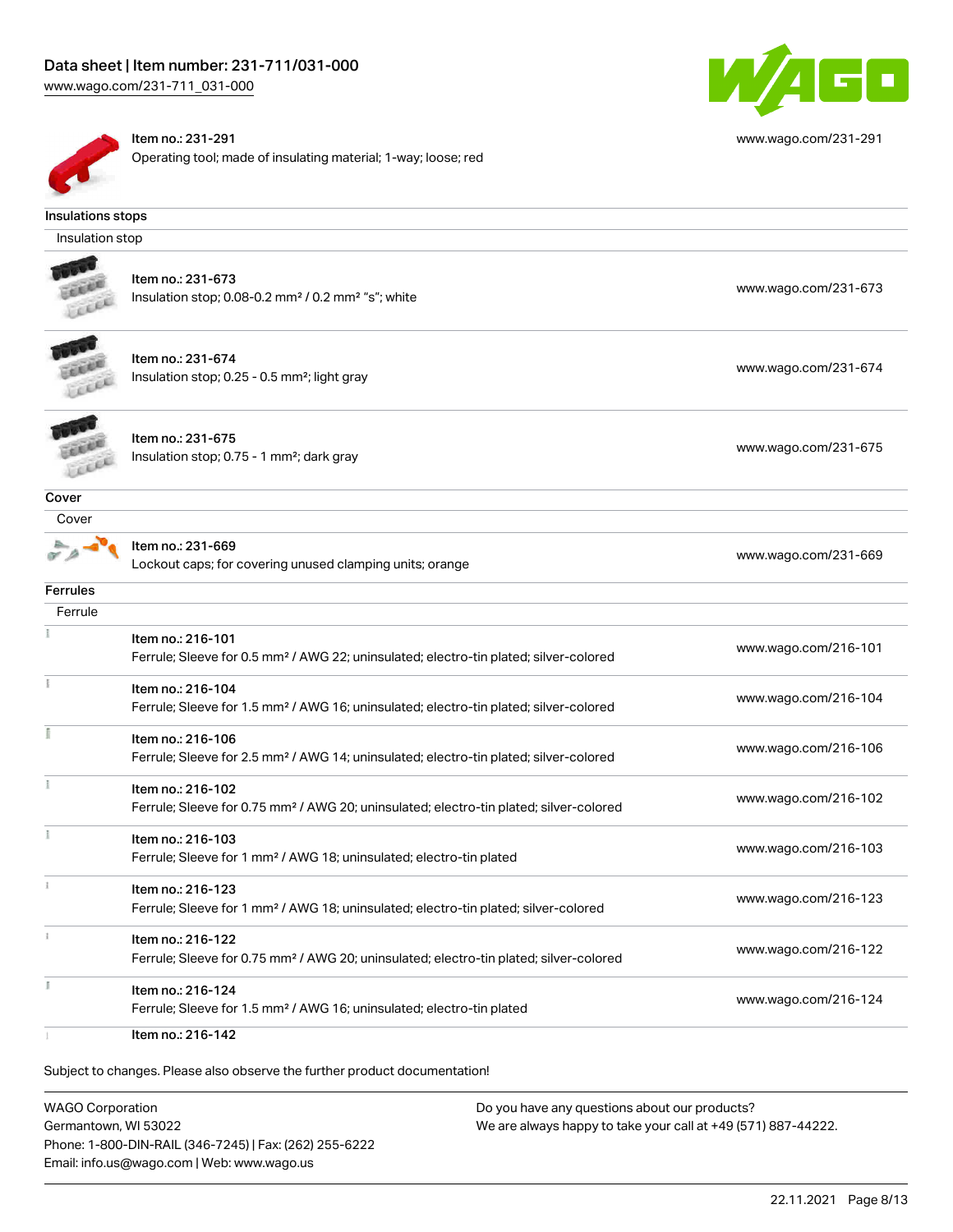

|    | Item no.: 216-221                                                                                                                                                                                 | www.wago.com/216-221 |
|----|---------------------------------------------------------------------------------------------------------------------------------------------------------------------------------------------------|----------------------|
|    | Item no.: 216-222<br>Ferrule; Sleeve for 0.75 mm <sup>2</sup> / 18 AWG; insulated; electro-tin plated; gray                                                                                       | www.wago.com/216-222 |
|    | Item no.: 216-242<br>Ferrule; Sleeve for 0.75 mm <sup>2</sup> / 18 AWG; insulated; electro-tin plated; electrolytic copper; gastight<br>crimped; acc. to DIN 46228, Part 4/09.90; gray            | www.wago.com/216-242 |
|    | Item no.: 216-241<br>Ferrule; Sleeve for 0.5 mm <sup>2</sup> / 20 AWG; insulated; electro-tin plated; electrolytic copper; gastight<br>crimped; acc. to DIN 46228, Part 4/09.90; white            | www.wago.com/216-241 |
|    | Item no.: 216-223<br>Ferrule; Sleeve for 1 mm <sup>2</sup> / AWG 18; insulated; electro-tin plated; red                                                                                           | www.wago.com/216-223 |
|    | Item no.: 216-201<br>Ferrule; Sleeve for 0.5 mm <sup>2</sup> / 20 AWG; insulated; electro-tin plated; white                                                                                       | www.wago.com/216-201 |
|    | Item no.: 216-144<br>Ferrule; Sleeve for 1.5 mm <sup>2</sup> / AWG 16; uninsulated; electro-tin plated; electrolytic copper; gastight<br>crimped; acc. to DIN 46228, Part 1/08.92; silver-colored | www.wago.com/216-144 |
| Â  | Item no.: 216-204<br>Ferrule; Sleeve for 1.5 mm <sup>2</sup> / AWG 16; insulated; electro-tin plated; black                                                                                       | www.wago.com/216-204 |
|    | Item no.: 216-151<br>Ferrule; Sleeve for 0.25 mm <sup>2</sup> / AWG 24; uninsulated; electro-tin plated                                                                                           | www.wago.com/216-151 |
|    | Item no.: 216-202<br>Ferrule; Sleeve for 0.75 mm <sup>2</sup> / 18 AWG; insulated; electro-tin plated; gray                                                                                       | www.wago.com/216-202 |
| ۸  | Item no.: 216-203<br>Ferrule; Sleeve for 1 mm <sup>2</sup> / AWG 18; insulated; electro-tin plated; red                                                                                           | www.wago.com/216-203 |
| t. | Item no.: 216-152<br>Ferrule; Sleeve for 0.34 mm <sup>2</sup> / AWG 24; uninsulated; electro-tin plated                                                                                           | www.wago.com/216-152 |
|    | Item no.: 216-141<br>Ferrule; Sleeve for 0.5 mm <sup>2</sup> / 20 AWG; uninsulated; electro-tin plated; electrolytic copper; gastight<br>crimped; acc. to DIN 46228, Part 1/08.92                 | www.wago.com/216-141 |
|    | Item no.: 216-131<br>Ferrule; Sleeve for 0.25 mm <sup>2</sup> / AWG 24; uninsulated; electro-tin plated; silver-colored                                                                           | www.wago.com/216-131 |
|    | Item no.: 216-143<br>Ferrule; Sleeve for 1 mm <sup>2</sup> / AWG 18; uninsulated; electro-tin plated; electrolytic copper; gastight<br>crimped; acc. to DIN 46228, Part 1/08.92                   | www.wago.com/216-143 |
| ī. | Item no.: 216-121<br>Ferrule; Sleeve for 0.5 mm <sup>2</sup> / AWG 22; uninsulated; electro-tin plated; silver-colored                                                                            | www.wago.com/216-121 |
| 1  | Item no.: 216-132<br>Ferrule; Sleeve for 0.34 mm <sup>2</sup> / AWG 24; uninsulated; electro-tin plated                                                                                           | www.wago.com/216-132 |
|    | Ferrule; Sleeve for 0.75 mm <sup>2</sup> / 18 AWG; uninsulated; electro-tin plated; electrolytic copper; gastight<br>crimped; acc. to DIN 46228, Part 1/08.92                                     | www.wago.com/216-142 |

WAGO Corporation Germantown, WI 53022 Phone: 1-800-DIN-RAIL (346-7245) | Fax: (262) 255-6222 Email: info.us@wago.com | Web: www.wago.us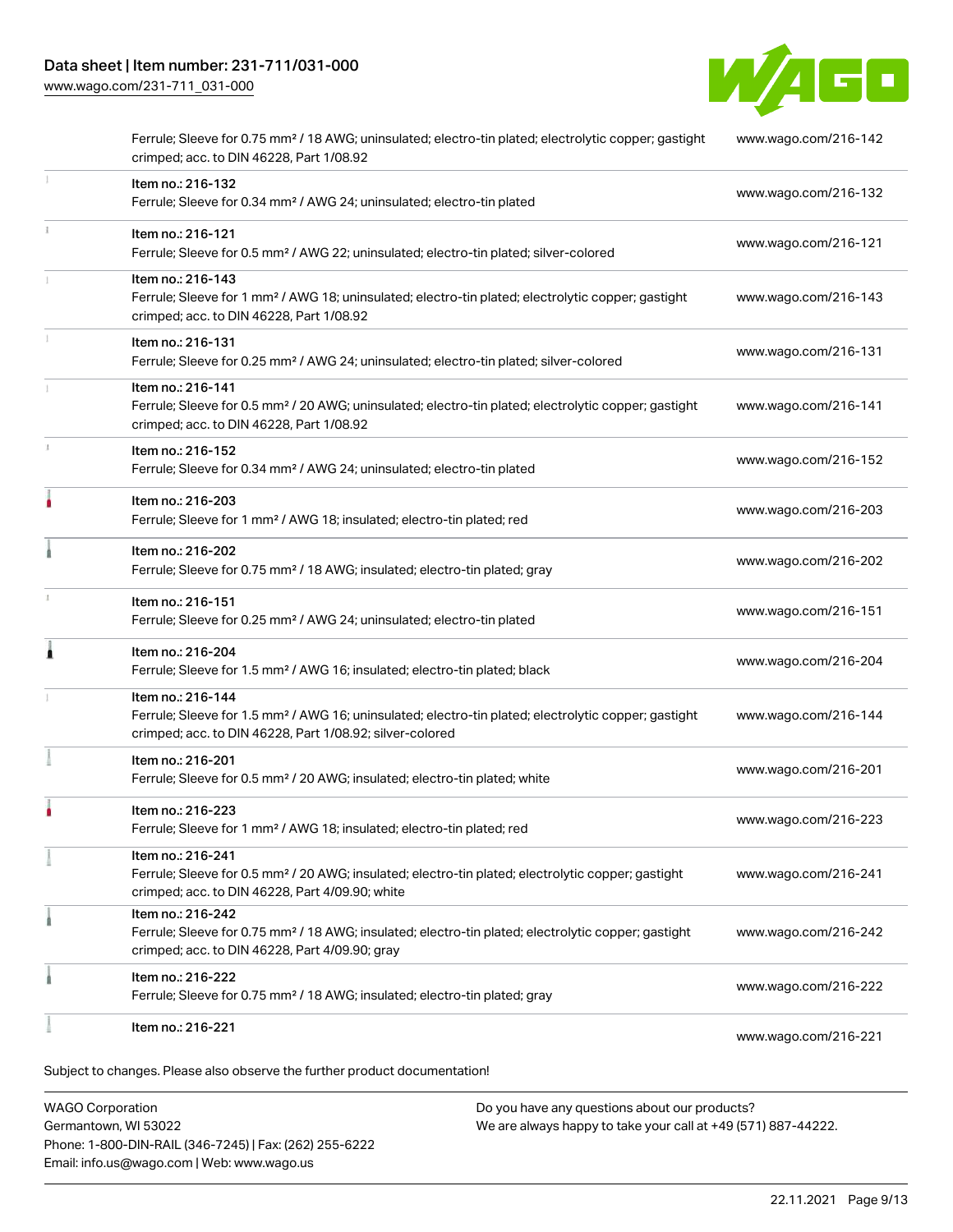

Ferrule; Sleeve for 0.5 mm² / 20 AWG; insulated; electro-tin plated; white

| Item no.: 216-224<br>Ferrule; Sleeve for 1.5 mm <sup>2</sup> / AWG 16; insulated; electro-tin plated; black                                                                                    | www.wago.com/216-224                                                                                                                                                                                                                                                                     |
|------------------------------------------------------------------------------------------------------------------------------------------------------------------------------------------------|------------------------------------------------------------------------------------------------------------------------------------------------------------------------------------------------------------------------------------------------------------------------------------------|
| Item no.: 216-243<br>acc. to DIN 46228, Part 4/09.90; red                                                                                                                                      |                                                                                                                                                                                                                                                                                          |
| Item no.: 216-244<br>Ferrule; Sleeve for 1.5 mm <sup>2</sup> / AWG 16; insulated; electro-tin plated; electrolytic copper; gastight<br>crimped; acc. to DIN 46228, Part 4/09.90; black         | www.wago.com/216-244                                                                                                                                                                                                                                                                     |
| Item no.: 216-263<br>acc. to DIN 46228, Part 4/09.90; red                                                                                                                                      |                                                                                                                                                                                                                                                                                          |
| Item no.: 216-264<br>Ferrule; Sleeve for 1.5 mm <sup>2</sup> / AWG 16; insulated; electro-tin plated; electrolytic copper; gastight<br>crimped; acc. to DIN 46228, Part 4/09.90; black         | www.wago.com/216-264                                                                                                                                                                                                                                                                     |
| Item no.: 216-284<br>Ferrule; Sleeve for 1.5 mm <sup>2</sup> / AWG 16; insulated; electro-tin plated; electrolytic copper; gastight<br>crimped; acc. to DIN 46228, Part 4/09.90; black         | www.wago.com/216-284                                                                                                                                                                                                                                                                     |
| Item no.: 216-262<br>Ferrule; Sleeve for 0.75 mm <sup>2</sup> / 18 AWG; insulated; electro-tin plated; electrolytic copper; gastight<br>crimped; acc. to DIN 46228, Part 4/09.90; gray         | www.wago.com/216-262                                                                                                                                                                                                                                                                     |
| Item no.: 216-301<br>Ferrule; Sleeve for 0.25 mm <sup>2</sup> / AWG 24; insulated; electro-tin plated; yellow                                                                                  | www.wago.com/216-301                                                                                                                                                                                                                                                                     |
| Item no.: 216-321<br>Ferrule; Sleeve for 0.25 mm <sup>2</sup> / AWG 24; insulated; electro-tin plated; yellow                                                                                  | www.wago.com/216-321                                                                                                                                                                                                                                                                     |
| Item no.: 216-322<br>Ferrule; Sleeve for 0.34 mm <sup>2</sup> / 22 AWG; insulated; electro-tin plated; green                                                                                   | www.wago.com/216-322                                                                                                                                                                                                                                                                     |
| Item no.: 216-302<br>Ferrule; Sleeve for 0.34 mm <sup>2</sup> / 22 AWG; insulated; electro-tin plated; light turquoise                                                                         | www.wago.com/216-302                                                                                                                                                                                                                                                                     |
| Marking accessories                                                                                                                                                                            |                                                                                                                                                                                                                                                                                          |
| Marking strip                                                                                                                                                                                  |                                                                                                                                                                                                                                                                                          |
| Item no.: 210-331/762-202<br>Marking strips; as a DIN A4 sheet; MARKED; 1-16 (100x); Height of marker strip: 2.3 mm/0.091 in; Strip<br>length 182 mm; Horizontal marking; Self-adhesive; white | www.wago.com/210-331<br>/762-202                                                                                                                                                                                                                                                         |
| Item no.: 210-332/762-020<br>Marking strips; as a DIN A4 sheet; MARKED; 1-20 (80x); Height of marker strip: 3 mm; Strip length 182<br>mm; Horizontal marking; Self-adhesive; white             | www.wago.com/210-332<br>/762-020                                                                                                                                                                                                                                                         |
|                                                                                                                                                                                                | Ferrule; Sleeve for 1 mm <sup>2</sup> / AWG 18; insulated; electro-tin plated; electrolytic copper; gastight crimped; www.wago.com/216-243<br>Ferrule; Sleeve for 1 mm <sup>2</sup> / AWG 18; insulated; electro-tin plated; electrolytic copper; gastight crimped; www.wago.com/216-263 |

# Downloads Documentation

#### Additional Information

Subject to changes. Please also observe the further product documentation!

WAGO Corporation Germantown, WI 53022 Phone: 1-800-DIN-RAIL (346-7245) | Fax: (262) 255-6222 Email: info.us@wago.com | Web: www.wago.us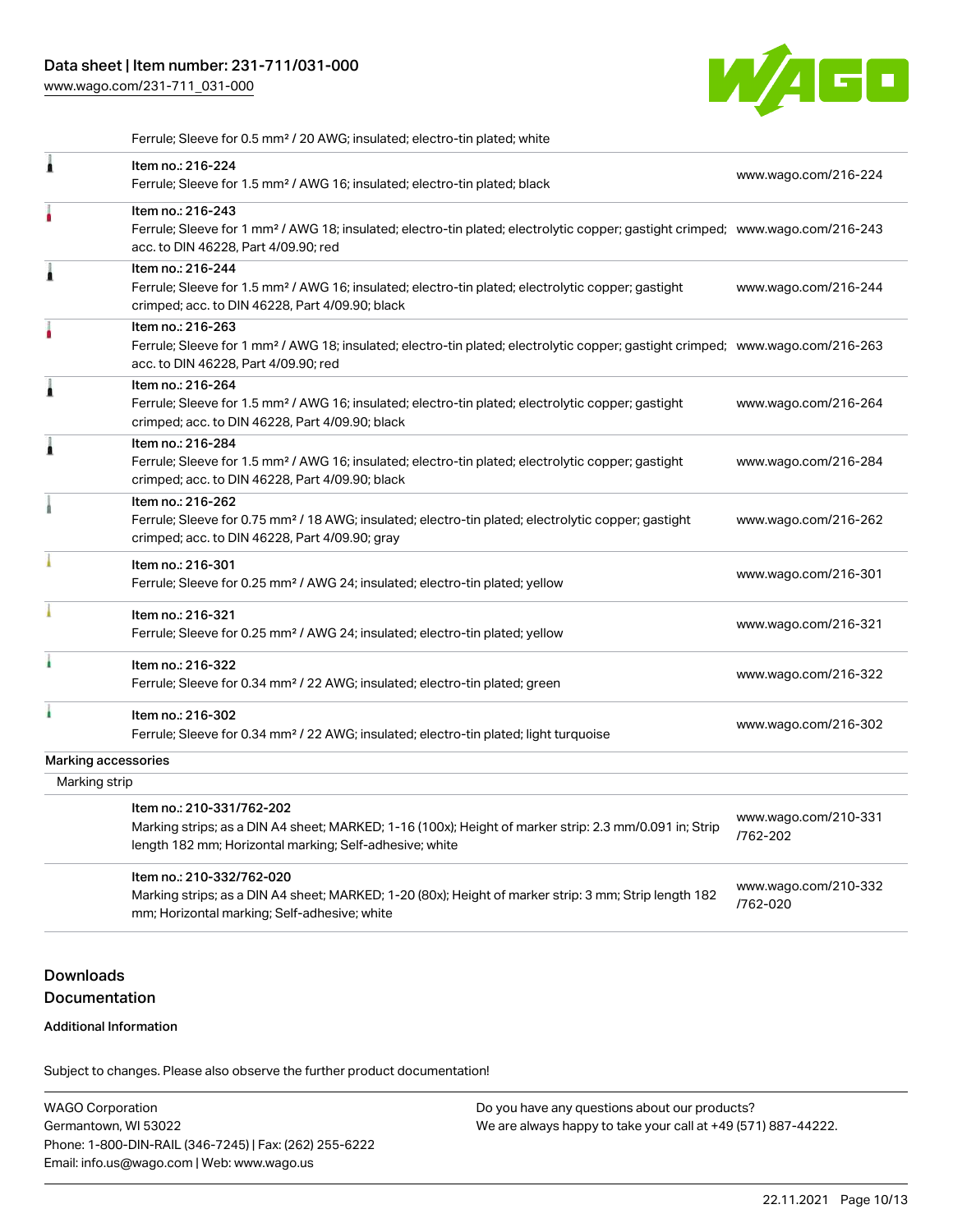

| Technical explanations | 2019 Apr 3 | pdf<br>2.0 MB | <b>Download</b> |
|------------------------|------------|---------------|-----------------|
|------------------------|------------|---------------|-----------------|

# CAD files

#### CAD data

| 2D/3D Models 231-711/031-000                                                                                                                                                                                       | <b>URL</b> | Download |
|--------------------------------------------------------------------------------------------------------------------------------------------------------------------------------------------------------------------|------------|----------|
| <b>CAE</b> data                                                                                                                                                                                                    |            |          |
| EPLAN Data Portal 231-711/031-000                                                                                                                                                                                  | URL        | Download |
| ZUKEN Portal 231-711/031-000                                                                                                                                                                                       | <b>URL</b> | Download |
| EPLAN Data Portal 231-711/031-000                                                                                                                                                                                  | <b>URL</b> | Download |
| <b>Environmental Product Compliance</b>                                                                                                                                                                            |            |          |
| <b>Compliance Search</b>                                                                                                                                                                                           |            |          |
| Environmental Product Compliance 231-711/031-000<br>1-conductor female connector; CAGE CLAMP <sup>®</sup> ; 2.5 mm <sup>2</sup> ; Pin spacing 7.62 mm; 11-<br>pole; clamping collar; 2,50 mm <sup>2</sup> ; orange | <b>URL</b> | Download |

#### Installation Notes



Inserting a conductor via 3.5 mm screwdriver – CAGE CLAMP® actuation parallel to conductor entry.



Inserting a conductor via 3.5 mm screwdriver – CAGE CLAMP® actuation perpendicular to conductor entry.



Inserting a conductor into CAGE CLAMP® unit via operating lever (231-291).

Subject to changes. Please also observe the further product documentation!

WAGO Corporation Germantown, WI 53022 Phone: 1-800-DIN-RAIL (346-7245) | Fax: (262) 255-6222 Email: info.us@wago.com | Web: www.wago.us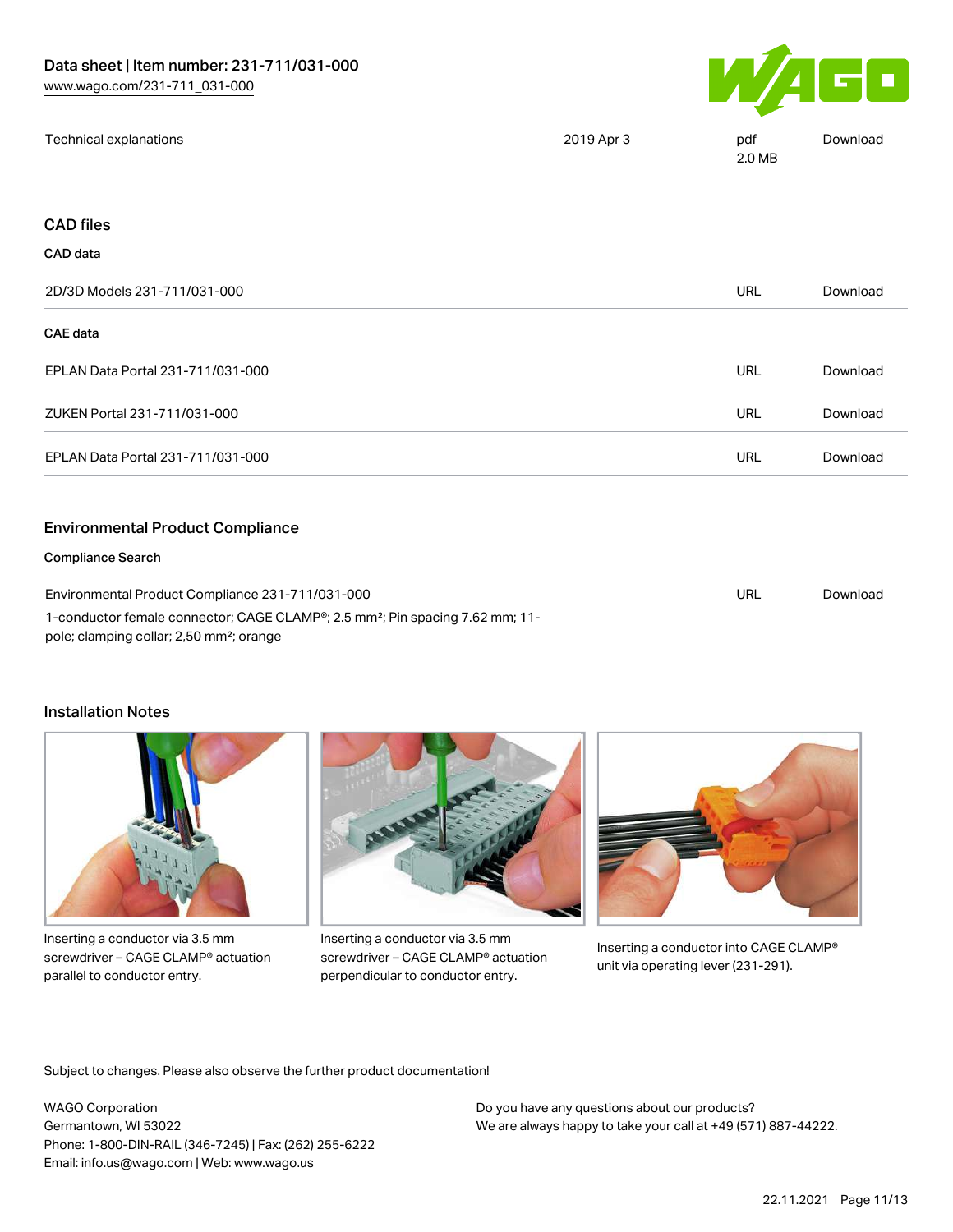



Inserting a conductor via operating tool.



Coding a female connector by removing coding finger(s).



Testing – female connector with CAGE CLAMP®

Integrated test ports for testing perpendicular to conductor entry via 2 or 2.3 mm Ø test plug

#### Installation

Subject to changes. Please also observe the further product documentation!

WAGO Corporation Germantown, WI 53022 Phone: 1-800-DIN-RAIL (346-7245) | Fax: (262) 255-6222 Email: info.us@wago.com | Web: www.wago.us